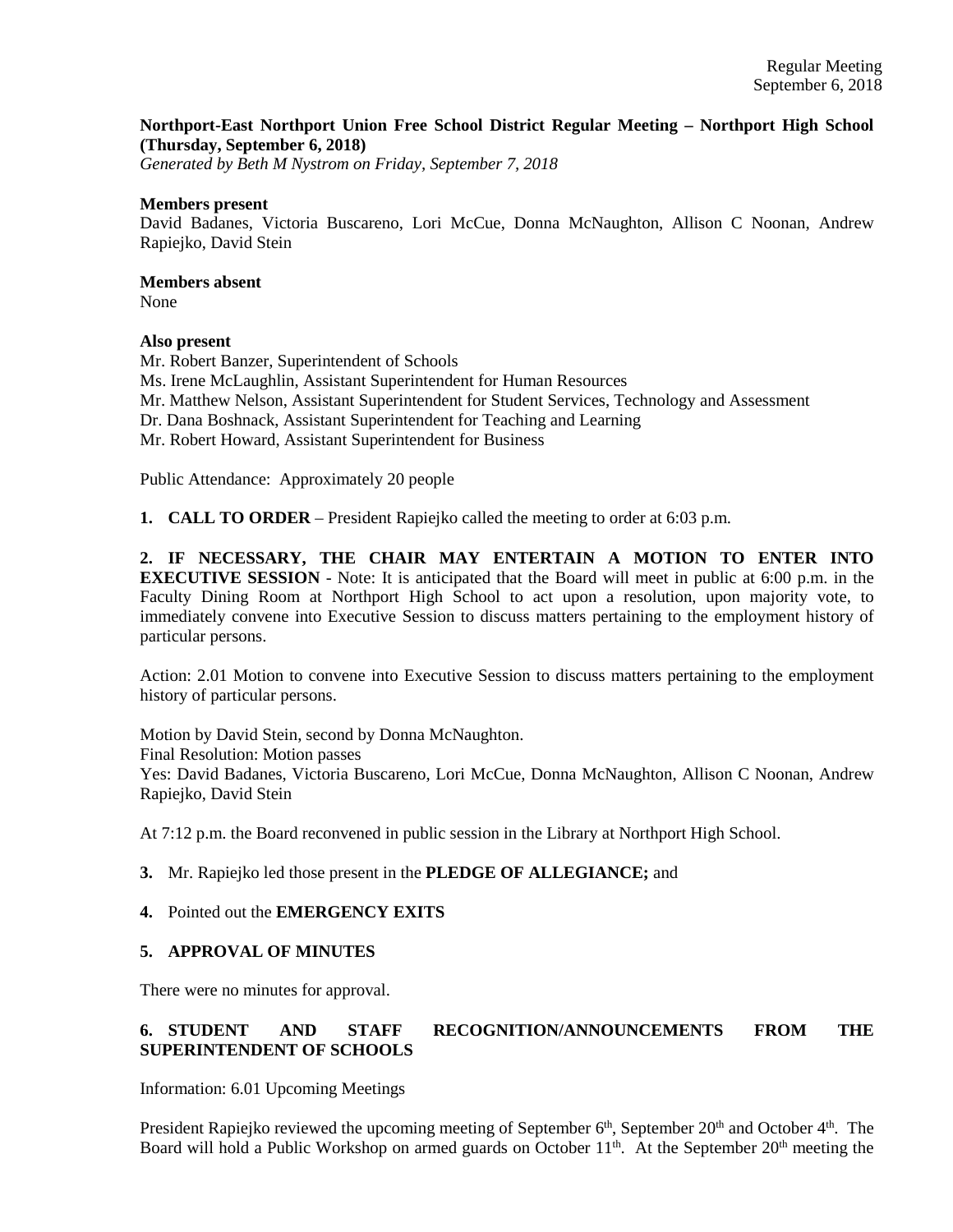Board will finalize the format for the October  $11<sup>th</sup>$  Work Session and discuss a workshop on the mental health aspect.

**7. COMMUNICATIONS** - Please Note: This is the opportunity for persons who had written letters to the Board to speak to the Board regarding the issues raised in their communications. Speakers are asked to keep their comments brief, and to speak no longer than 5 minutes.

There were no communications requiring Board action.

Name Comment

**8. PUBLIC COMMENT/PARTICIPATION** - Please Note: Community members are invited to share their questions, comments, or concerns with the School Board. When speaking, citizens should state their name and address for the record and limit their presentation to 5 minutes. Where possible, the Board will answer factual questions immediately. A written response may be provided when information is not available. If a response would involve discussion of Board Policy or decisions which might be of interest to citizens not present at the meeting, the Board may place the item on a future meeting agenda.

Michael Hawkins Stated his concerns about the lack of planning on Superintendent's Conference Parent Day and the accident involving the student. Mr. Hawkins stated that the parking was atrocious, there was not enough space for every teacher from the district to park, and security guards were checking IDs of every person going into the parking lot. Mr. Hawkins suggested that teachers should park in their home school and be bused to the high school. Carl Litt Asked why the District didn't have any O&M Committee meetings and stated Resident there was no districtwide capital project improvement plan presentation during the budget. Mr. Litt stated that there is a large pile of debris that was bulldozed along ridge overlooking Middleville which presents a fire hazard. Mr. Litt asked what infill was used on the artificial turf at the high school.

Mr. Banzer stated that Cool Fill was used on the artificial turf field.

| John Fields<br>Resident   | Requested that the school district request a traffic study from the Town of<br>Huntington with the goal of changing motorist behavior (i.e. speeding) along<br>Laurel Hill Road, particularly while school is in session. |
|---------------------------|---------------------------------------------------------------------------------------------------------------------------------------------------------------------------------------------------------------------------|
| AnnMarie McCann<br>Parent | Stated that her child participates in the Community Theater Summer Program and<br>requested that the District consider changing the venue for the performance to<br>somewhere that is air conditioned.                    |
| Tammie Topel<br>Parent    | Stated that a special education parent wrote a letter to the board of Education and<br>did not get a response from the District Clerk saying they received it. She asked if<br>the procedure had changed.                 |

### **9. SPECIAL REPORTS**

Superintendent Banzer stated that he couldn't adequately express how difficult Tuesday was. There are thousands of people behind the student and the family sending thoughts and prayers. Mr. Banzer stated that opening day was today and he got a chance to visit every school. He thanked the PTA for helping the buildings kick off.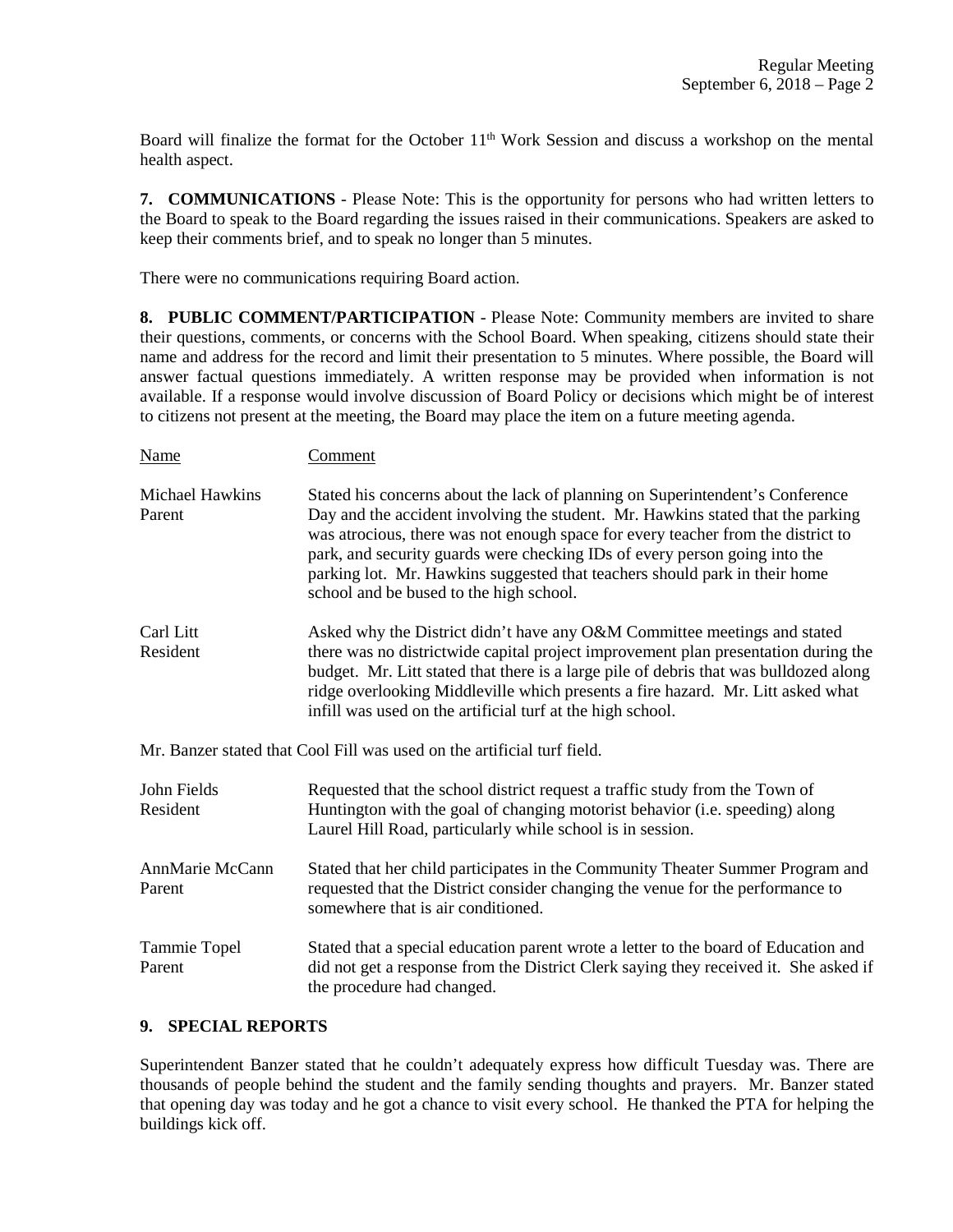Mr. Banzer stated that he sent a letter to the Northport Middle School families letting them know that based on a review by the Department of Health K-wing was okay to be occupied by students and staff. Air quality testing was performed by J.C. Broderick and the report noted two VOCs were detected. One was attributed to floor wax found in K-wing and the other was attributed to shrink wrap found in the palates stored in the warehouse below K-wing.

Mr. Ed McGuire of J.C. Broderick reviewed the procedures taken during the air quality testing performed and the results of the testing. The SDS sheets were collected for all products that were used during construction and products found in the warehouse. The results were compared with those documents. Two VOCs were found, styrene which was attributed to shrink wrap and methyl methacrylate which was attributed to floor wax.

There was a brief discussion regarding the air quality testing methods and results.

In response to a question regarding chlordane testing, Mr. Banzer stated that he provided all data regarding chlordane testing at Northport Middle School to the New York State Department of Health and the Department of Health reviewed it and stated no further action was recommended.

### **10. SUPERINTENDENT'S REPORT, GENERAL - FOR BOARD ACTION**

Action: 10.01 Personnel Actions Report Recommendation to approve the attached Personnel Actions Report including the addendums

Motion by Lori McCue, second by David Badanes. Final Resolution: Motion Passes Yes: Victoria Buscareno, David Badanes, Lori McCue, Donna McNaughton, Allison C Noonan, Andrew Rapiejko, David Stein

President Rapiejko announced the retirements of Margaret Clelland, Teacher Aide, and Toni Koch-Aubuchon, Principal Clerk.

Action: 10.02 Committee on Special Education (CSE)

Recommendation to approve the following staff members as designees of the Northport-East Northport School District when initializing referrals to the Committee on Special Education during the 2018-2019 school year:

Brandon Panzarella, School Psychologist Deborah Roth, School Psychologist

Motion by Lori McCue, second by David Badanes. Final Resolution: Motion Passes Yes: Victoria Buscareno, David Badanes, Lori McCue, Donna McNaughton, Allison C Noonan, Andrew Rapiejko, David Stein

Action: 10.03 Committee on Special Education (CSE), Sub-Committee on Special Education (SCSE), Committee on Preschool Special Education (CPSE), and 504 Committee

Recommendation to approve the following staff members to serve as chairpersons for the Committee on Special Education (CSE), Sub-Committee on Special Education (SCSE), and 504 Committee meetings during the 2018-2019 school year:

Brandon Panzarella, School Psychologist Deborah Roth, School Psychologist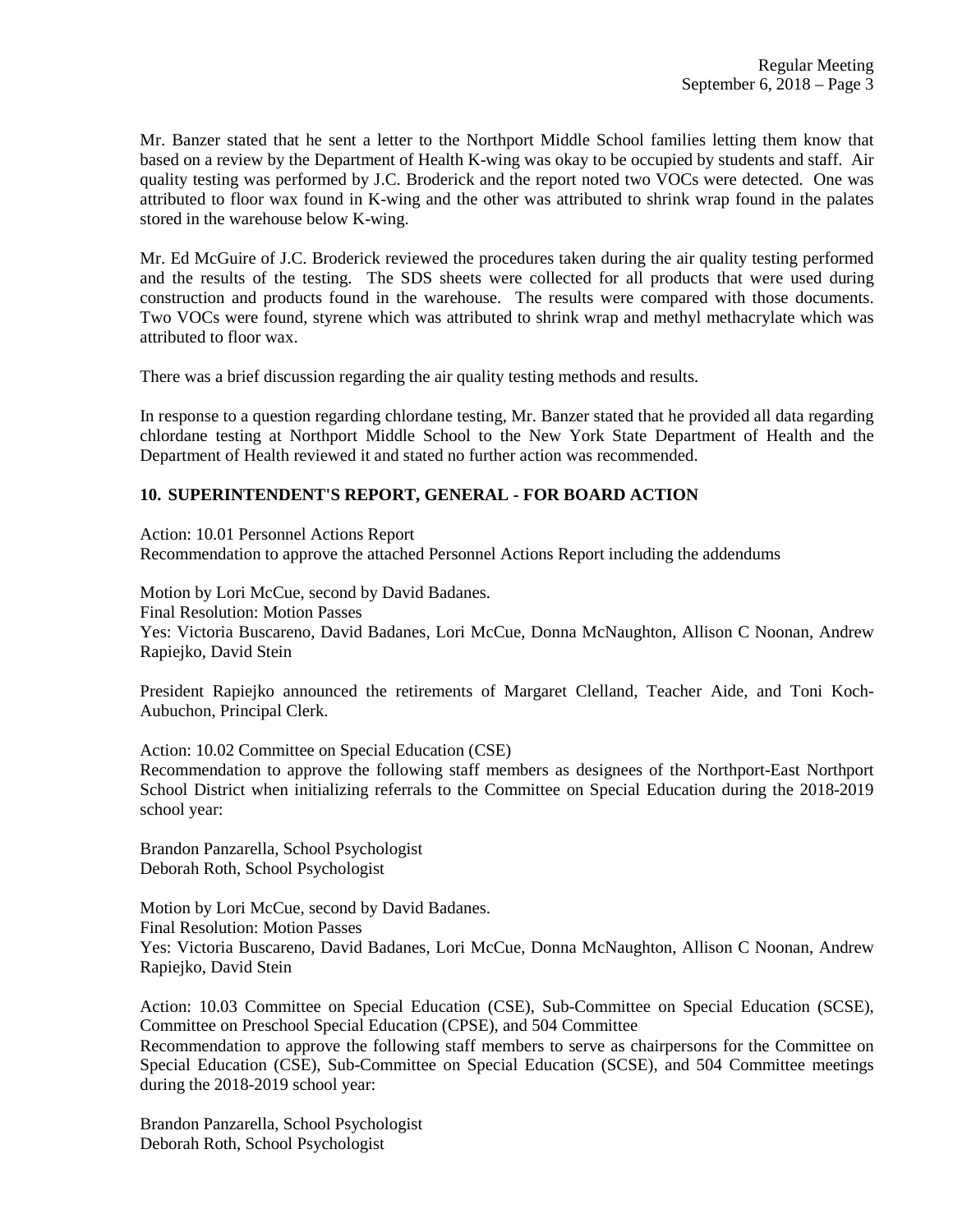Motion by Lori McCue, second by David Badanes. Final Resolution: Motion Passes Yes: Victoria Buscareno, David Badanes, Lori McCue, Donna McNaughton, Allison C Noonan, Andrew Rapiejko, David Stein

Action: 10.04 Districtwide School Safety Plan Recommendation to approve the Districtwide School Safety Plan

Motion by Lori McCue, second by David Badanes. Final Resolution: Motion Passes Yes: Victoria Buscareno, David Badanes, Lori McCue, Donna McNaughton, Allison C Noonan, Andrew Rapiejko, David Stein

Action: 10.05 Impartial Hearing Officer Recommendation to approve the following resolution:

"BE IT RESOLVED, that in accordance with Board Policy and State Regulation, the Board of Education approves the appointment of Ms. Wendy Bradenburg, P.O. Box 68, New City, NY 10956, to serve as Impartial Hearing Officer for the purpose of conducting an impartial hearing in accord with Policy 4321, Program for Students with Disabilities under IDEA and Article 89"

Motion by Lori McCue, second by David Badanes. Final Resolution: Motion Passes Yes: Victoria Buscareno, David Badanes, Lori McCue, Donna McNaughton, Allison C Noonan, Andrew Rapiejko, David Stein

### **11. SUPERINTENDENT'S REPORT, FINANCIAL - FOR BOARD ACTION**

Action: 11.01 LIU Post Recommendation to approve a 2018-2019 Agreement between the Northport-East Northport Union Free School District and LIU Post for the LIU High School Scholars Program (NHS)

Motion by David Stein, second by David Badanes. Final Resolution: Motion Passes Yes: Victoria Buscareno, David Badanes, Lori McCue, Donna McNaughton, Allison C Noonan, Andrew Rapiejko, David Stein

Action: 11.02 Music Theatre International Recommendation to approve a Production Contract for Disney's Alice in Wonderland Jr between the Northport-East Northport Union Free School District and Music Theatre International (NAS)

Motion by David Stein, second by David Badanes. Final Resolution: Motion Passes Yes: Victoria Buscareno, David Badanes, Lori McCue, Donna McNaughton, Allison C Noonan, Andrew Rapiejko, David Stein

Action: 11.03 Syosset Central School District Recommendation to approve a 2018-2019 Special Education Services Contract between the Northport-East Northport Union Free School District and Syosset Central School District (Spec. Ed.)

Motion by David Stein, second by David Badanes. Final Resolution: Motion Passes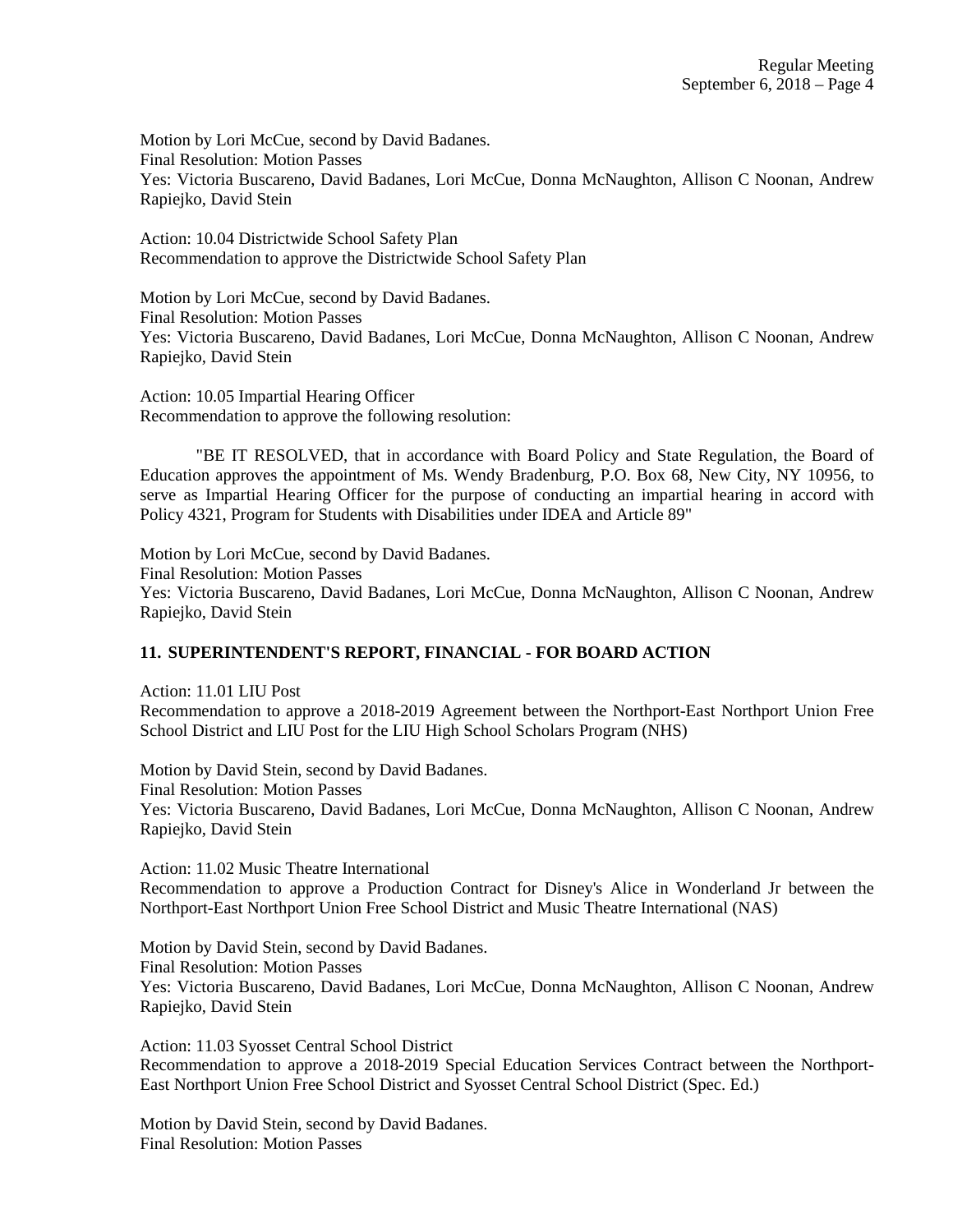Yes: Victoria Buscareno, David Badanes, Lori McCue, Donna McNaughton, Allison C Noonan, Andrew Rapiejko, David Stein

Action: 11.04 Elwood Union Free School District Recommendation to approve a 2018-2019 Agreement between the Northport-East Northport Union Free School District and Elwood Union Free School District (Spec. Ed.)

Motion by David Stein, second by David Badanes. Final Resolution: Motion Passes Yes: Victoria Buscareno, David Badanes, Lori McCue, Donna McNaughton, Allison C Noonan, Andrew Rapiejko, David Stein

Action: 11.05 New York Bar Foundation Grant

Recommendation to allow the administration to apply for a grant in the amount of \$10,000 from The New York Bar Foundation, to be utilized for expenses related to the annual Law and Civic Education Summer Institute Program conducted by the Northport-East Northport School District's Law-Related Education Program (Project PATCH)

Motion by David Stein, second by David Badanes.

Final Resolution: Motion Passes

Yes: Victoria Buscareno, David Badanes, Lori McCue, Donna McNaughton, Allison C Noonan, Andrew Rapiejko, David Stein

Action: 11.06 Claims Auditor's Report

Recommendation to approve the Claims Auditor's Report for Warrants and Schedule of Claims for payments dated:

July 13, 2018 (Payroll Trust & Agency Warrant), July 16, 2018 (Accounts Payable Warrant), July 27, 2018 (Payroll Trust & Agency Warrant), July 31, 2018 (Accounts Payable Warrant), July 2018 (Claims Audit Report)

Motion by David Stein, second by David Badanes.

Final Resolution: Motion Passes

Yes: Victoria Buscareno, David Badanes, Lori McCue, Donna McNaughton, Allison C Noonan, Andrew Rapiejko, David Stein

Action: 11.07 Treasurer's Report and Monthly Summary of Receipts and Disbursements Recommendation to approve the Treasurer's Report and Monthly Summary of Receipts and Disbursements:

11.07.1 Treasurer's Report for the period June 1, 2018 through June 30, 2018 11.07.2 Monthly Summary of Receipts and Disbursements for June 2018

Motion by David Stein, second by David Badanes. Final Resolution: Motion Passes Yes: Victoria Buscareno, David Badanes, Lori McCue, Donna McNaughton, Allison C Noonan, Andrew Rapiejko, David Stein

Action: 11.08 Schedule of Investments Recommendation to approve the Schedule of Investments as of June 30, 2018

Motion by David Stein, second by David Badanes. Final Resolution: Motion Passes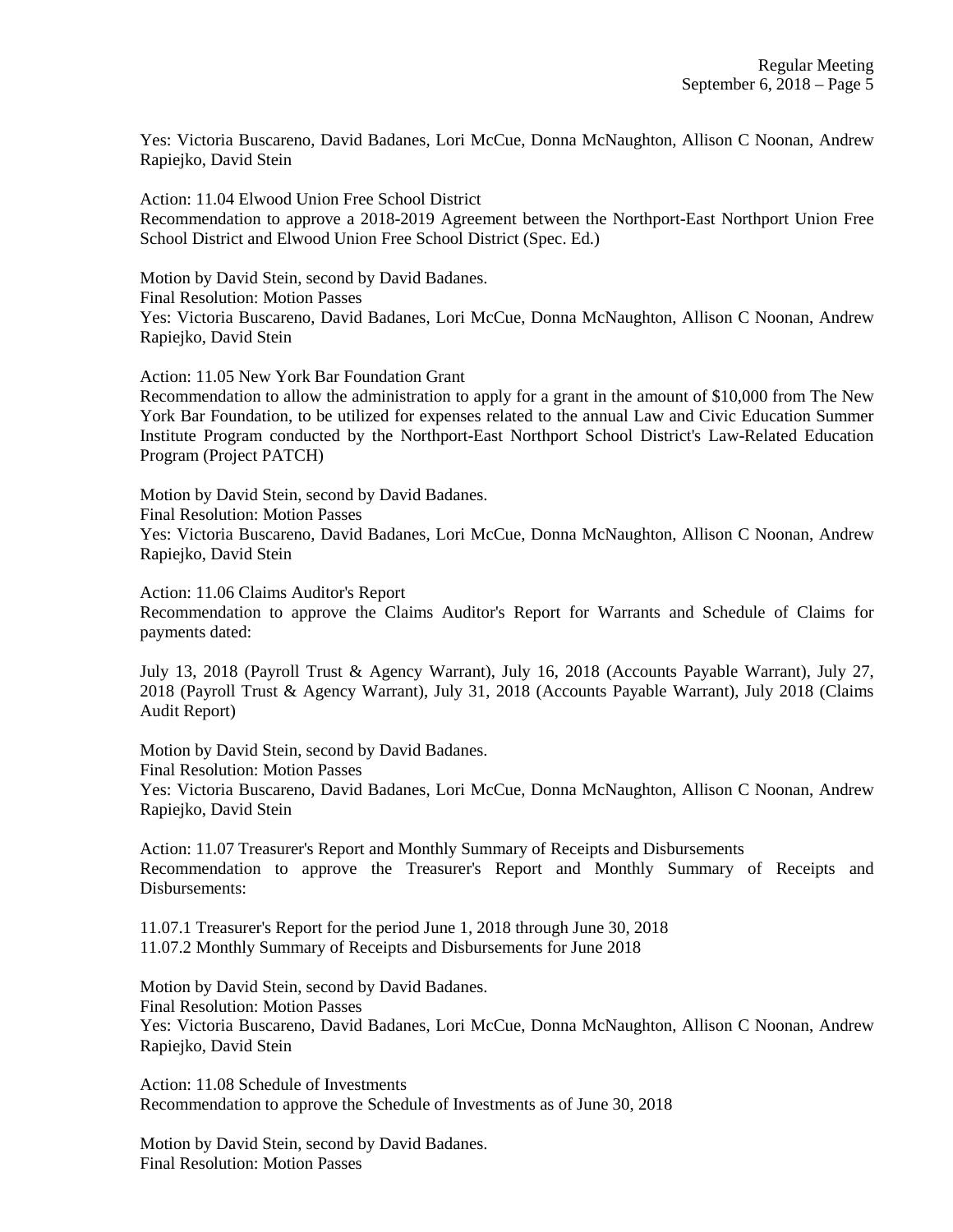Yes: Victoria Buscareno, David Badanes, Lori McCue, Donna McNaughton, Allison C Noonan, Andrew Rapiejko, David Stein

Action: 11.09 Collateral Schedule Recommendation to approve the Collateral Schedule as of June 30, 2018

Motion by David Stein, second by David Badanes. Final Resolution: Motion Passes Yes: Victoria Buscareno, David Badanes, Lori McCue, Donna McNaughton, Allison C Noonan, Andrew Rapiejko, David Stein

Action: 11.10 Bank Reconciliation Recommendation to approve the Bank Reconciliation Report for the Month Ended June 30, 2018

Motion by David Stein, second by David Badanes. Final Resolution: Motion Passes Yes: Victoria Buscareno, David Badanes, Lori McCue, Donna McNaughton, Allison C Noonan, Andrew Rapiejko, David Stein

Action: 11.11 General Fund Projected Cash Flow Statement Recommendation to approve the General Fund Projected Cash Flow Statement for the year ending 2017- 2018, Actual Data July 1, 2017 - June 30, 2018

Motion by David Stein, second by David Badanes. Final Resolution: Motion Passes Yes: Victoria Buscareno, David Badanes, Lori McCue, Donna McNaughton, Allison C Noonan, Andrew Rapiejko, David Stein

Action: 11.12 Monthly Revenue and Budget Status Report - Special Aid Fund Recommendation to approve the Monthly Revenue and Budget Status Report - Special Aid Fund for the Month Ending June 30, 2018

Motion by David Stein, second by David Badanes. Final Resolution: Motion Passes Yes: Victoria Buscareno, David Badanes, Lori McCue, Donna McNaughton, Allison C Noonan, Andrew Rapiejko, David Stein

Action: 11.13 Monthly Revenue and Budget Status Report - General Fund Recommendation to approve the Monthly Revenue and Budget Status Report - Capital Fund for the Month Ending June 30, 2018

Motion by David Stein, second by David Badanes. Final Resolution: Motion Passes Yes: Victoria Buscareno, David Badanes, Lori McCue, Donna McNaughton, Allison C Noonan, Andrew Rapiejko, David Stein

Action: 11.14 Monthly Revenue and Budget Status Report - School Lunch Fund Recommendation to approve the Monthly Revenue and Budget Status Report - School Lunch Fund - for the Month Ending June 30, 2018

Motion by David Stein, second by David Badanes. Final Resolution: Motion Passes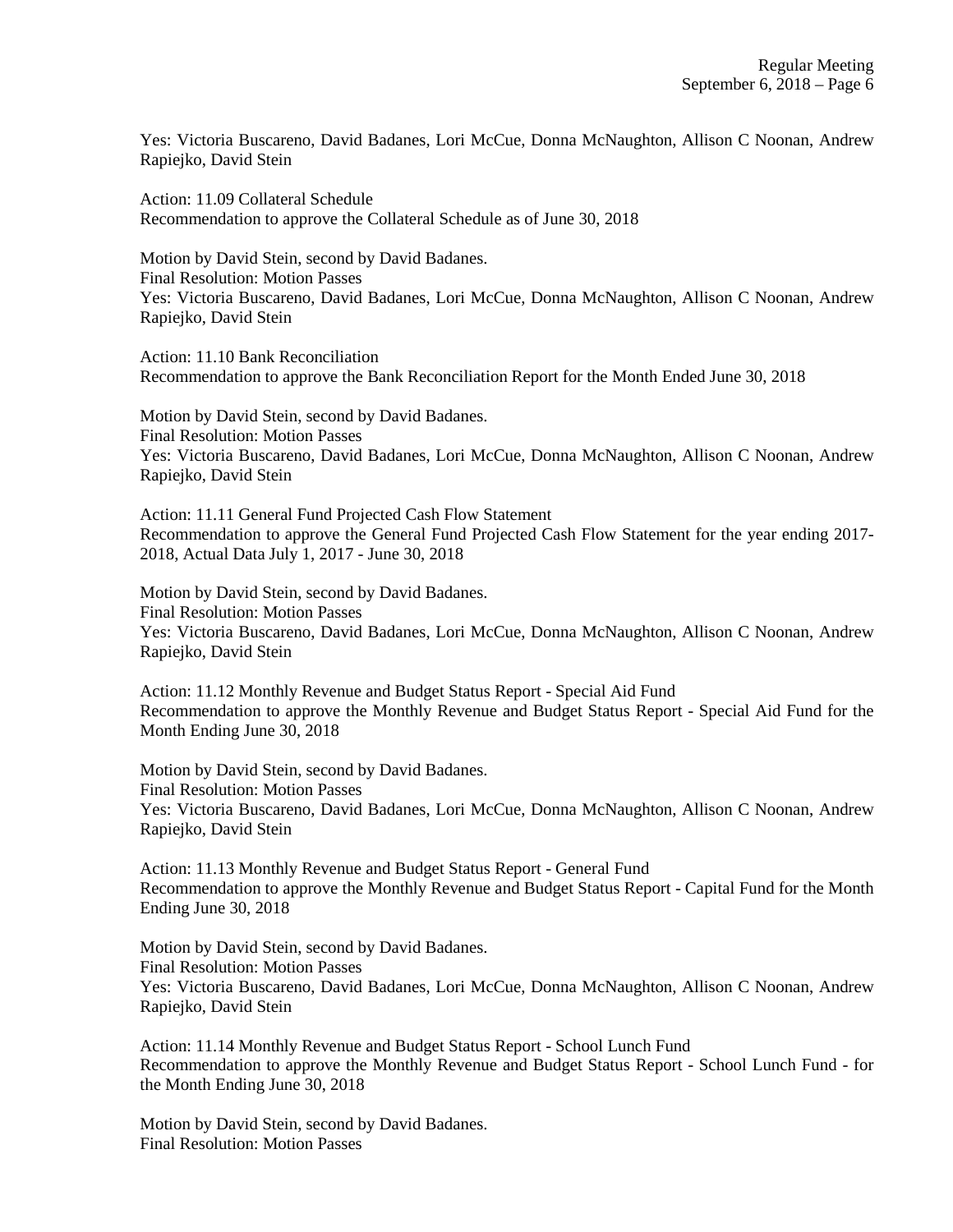Yes: Victoria Buscareno, David Badanes, Lori McCue, Donna McNaughton, Allison C Noonan, Andrew Rapiejko, David Stein

Action: 11.15 Monthly Revenue and Budget Status Report - Capital Fund Recommendation to approve the Monthly Revenue and Budget Status Report - Capital Fund for the Month Ending June 30, 2018

Motion by David Stein, second by David Badanes. Final Resolution: Motion Passes Yes: Victoria Buscareno, David Badanes, Lori McCue, Donna McNaughton, Allison C Noonan, Andrew Rapiejko, David Stein

Action: 11.16 School Lunch Profit and Loss Recommendation to approve the School Lunch Profit and Loss Statement for the period September 1, 2017 through June 30, 2018

Motion by David Stein, second by David Badanes. Final Resolution: Motion Passes Yes: Victoria Buscareno, David Badanes, Lori McCue, Donna McNaughton, Allison C Noonan, Andrew Rapiejko, David Stein

Action: 11.17 Quarterly Student Activity Account Reports Recommendation to approve the Quarterly Student Account Activity Reports for the period April 1, 2018 - June 30, 2018

11.17.1 Northport High School 11.17.2 East Northport Middle School 11.17.3 Northport Middle School

Motion by David Stein, second by David Badanes. Final Resolution: Motion Passes Yes: Victoria Buscareno, David Badanes, Lori McCue, Donna McNaughton, Allison C Noonan, Andrew Rapiejko, David Stein

Action: 11.18 2017-2018 General Fund Final Budget Transfer Report Recommendation to approve the 2017-2018 General Fund Final Budget Transfer Report

Motion by David Stein, second by David Badanes. Final Resolution: Motion Passes Yes: Victoria Buscareno, David Badanes, Lori McCue, Donna McNaughton, Allison C Noonan, Andrew Rapiejko, David Stein

Action: 11.19 Transfer of Capital Fund Appropriations Recommendation to approve Transfer of Capital Fund Appropriations in the 2018-2019 fiscal year

Motion by David Stein, second by David Badanes. Final Resolution: Motion Passes Yes: Victoria Buscareno, David Badanes, Lori McCue, Donna McNaughton, Allison C Noonan, Andrew Rapiejko, David Stein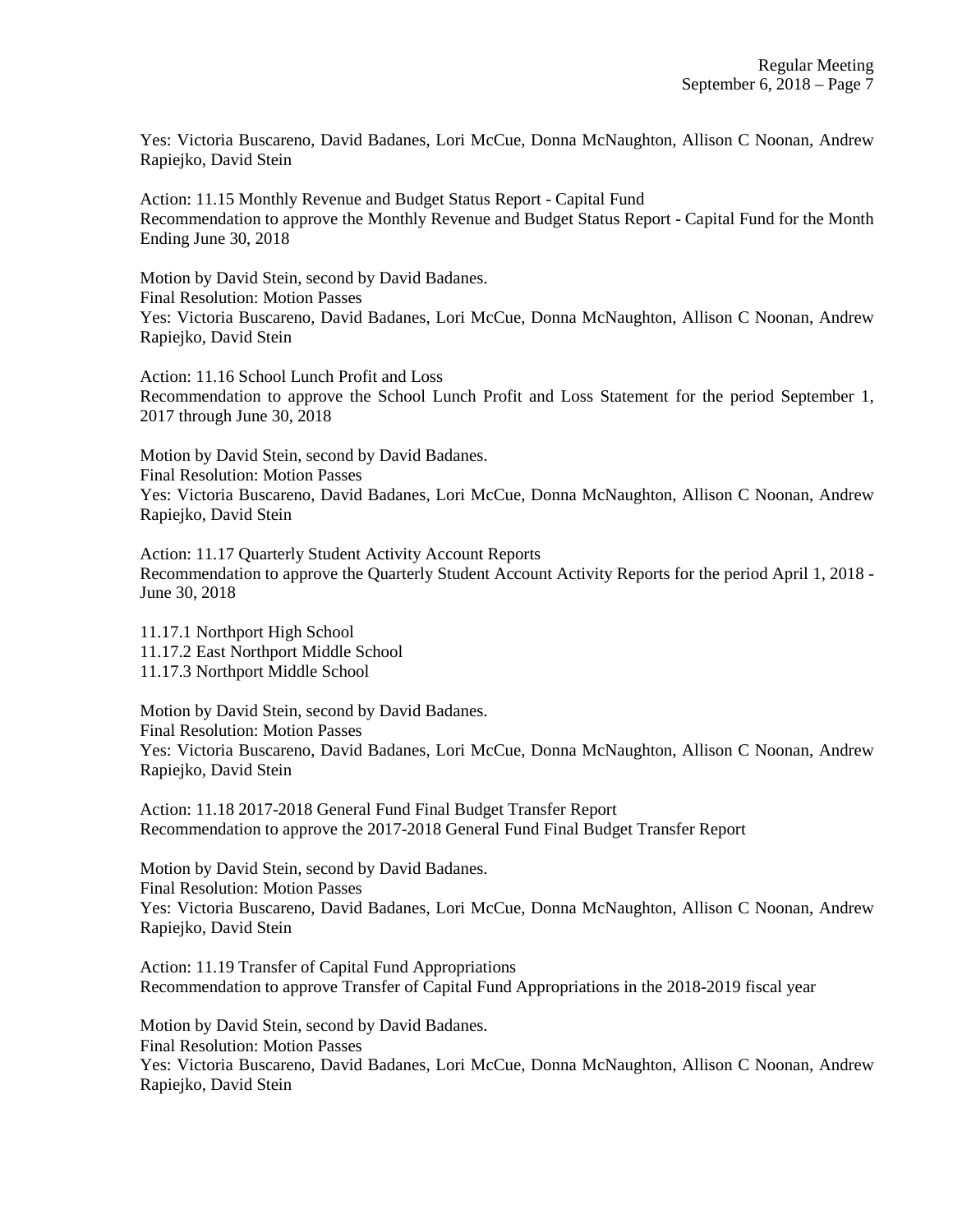Action: 11.20 Town of Huntington

Recommendation to approve a Hold Harmless and Indemnification Agreement between the Town of Huntington and the Northport-East Northport Union Free School District to utilize the fields at the Town of Huntington Veterans Memorial Park on September 29, 2018

Motion by David Stein, second by David Badanes. Final Resolution: Motion Passes Yes: Victoria Buscareno, David Badanes, Lori McCue, Donna McNaughton, Allison C Noonan, Andrew Rapiejko, David Stein

Action: 11.21 LIPA Appeal Resolution Recommendation to approve the following resolution:

"WHEREAS, the Board of Education of the Northport-East Northport Union Free School District ("School District") commenced legal action against Defendants, LIPA, National Grid and others ("Defendants") in a matter captioned *Board of Education of the Northport-East Northport Union Free School District, et al. v. Long Island Power Authority, et al.,* venued in New York State Supreme Court - Commercial Division, Suffolk County and bearing Index Number 15194/2011, and

WHEREAS, on August 15, 2018 the Honorable Elizabeth H. Emerson issued a Short Form Order granting Defendants' motion for summary judgment, denying the School District's cross-motion for summary judgment, issuing declaratory relief in favor of the Defendants on the first and third causes of action and dismissing all of the School District's pending causes of action ("Short Form Order"), and

WHEREAS, the Board of Education believes that the decision rendered by Justice Emerson was in error and has determined that it is in its best interest to appeal and/or challenge the Short Form Order,

NOW, THEREFORE, BE IT RESOLVED that the Board of Education hereby authorizes its general counsel, Ingerman Smith, LLP, to pursue and file an appeal of the State Supreme Court Short Form Order regarding Index Number 15194/2011 and to take such further action on behalf of the School District, including but not limited to, making any motion and/or application deemed necessary regarding the Short Form Order on behalf of the Board of Education."

Motion by David Stein, second by David Badanes. Final Resolution: Motion Passes Yes: Victoria Buscareno, David Badanes, Lori McCue, Donna McNaughton, Allison C Noonan, Andrew Rapiejko, David Stein

### **12. SUPERINTENDENT'S REPORT - FOR INFORMATION ONLY**

Information: 12.01 Schedule H - Use of Facilities

## **13. UNFINISHED BUSINESS**

#### **14. NEW BUSINESS**

Discussion: 14.01 Future Agenda Items

Discussion of adding the following items to a future agenda for Board discussion:

• Solar Panels